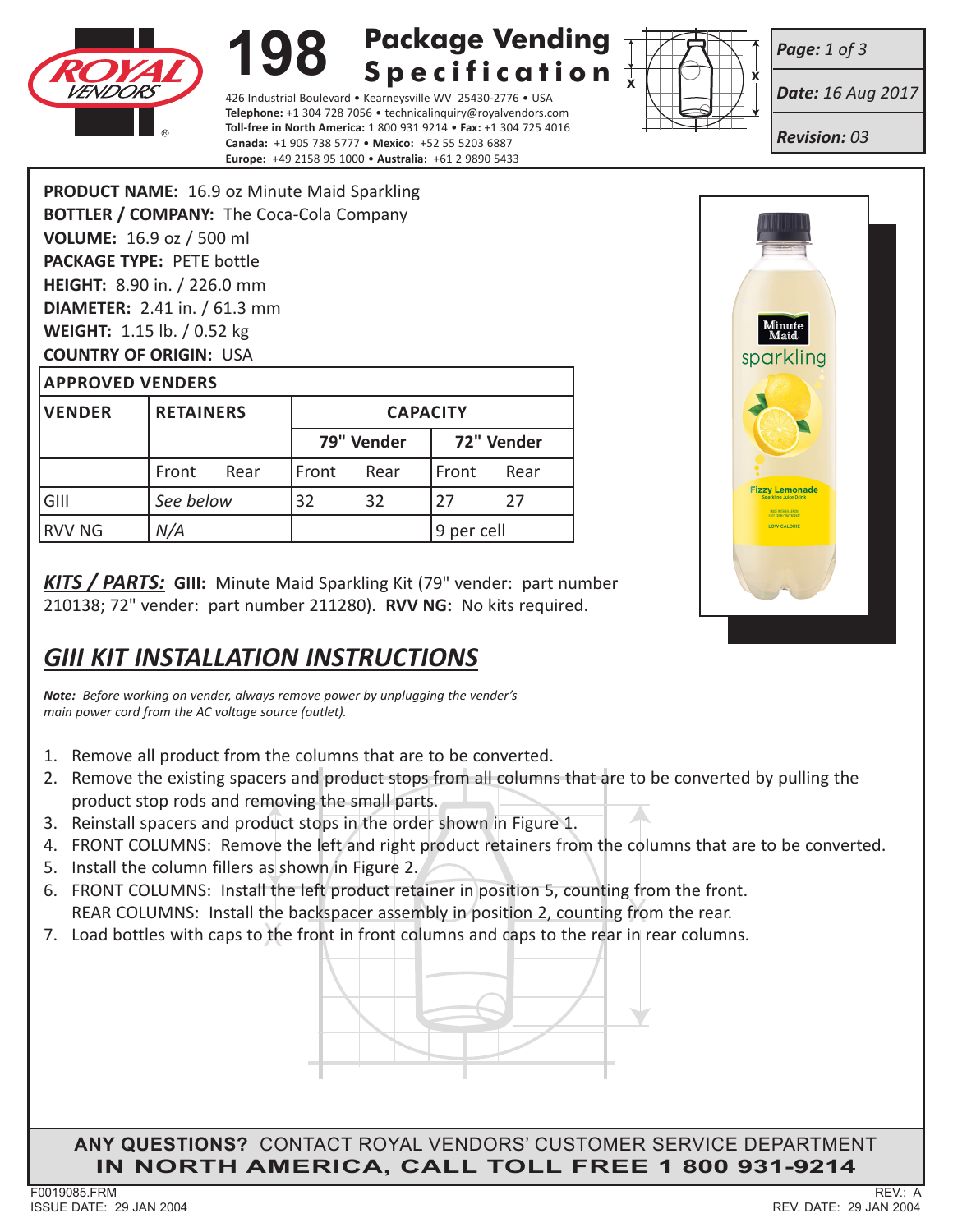

## **198 Package Vending**

426 Industrial Boulevard • Kearneysville WV 25430-2776 • USA **Telephone:** +1 304 728 7056 • technicalinquiry@royalvendors.com **Toll-free in North America:** 1 800 931 9214 • **Fax:** +1 304 725 4016 **Canada:** +1 905 738 5777 • **Mexico:** +52 55 5203 6887 **Europe:** +49 2158 95 1000 • **Australia:** +61 2 9890 5433



*Page: 2 of 3*

*Date: 16 Aug 2017*

*Revision: 03*

**PRODUCT NAME:** 16.9 oz Minute Maid Sparkling

## *Figure 1.*

*Order of spacers and product stops in columns*